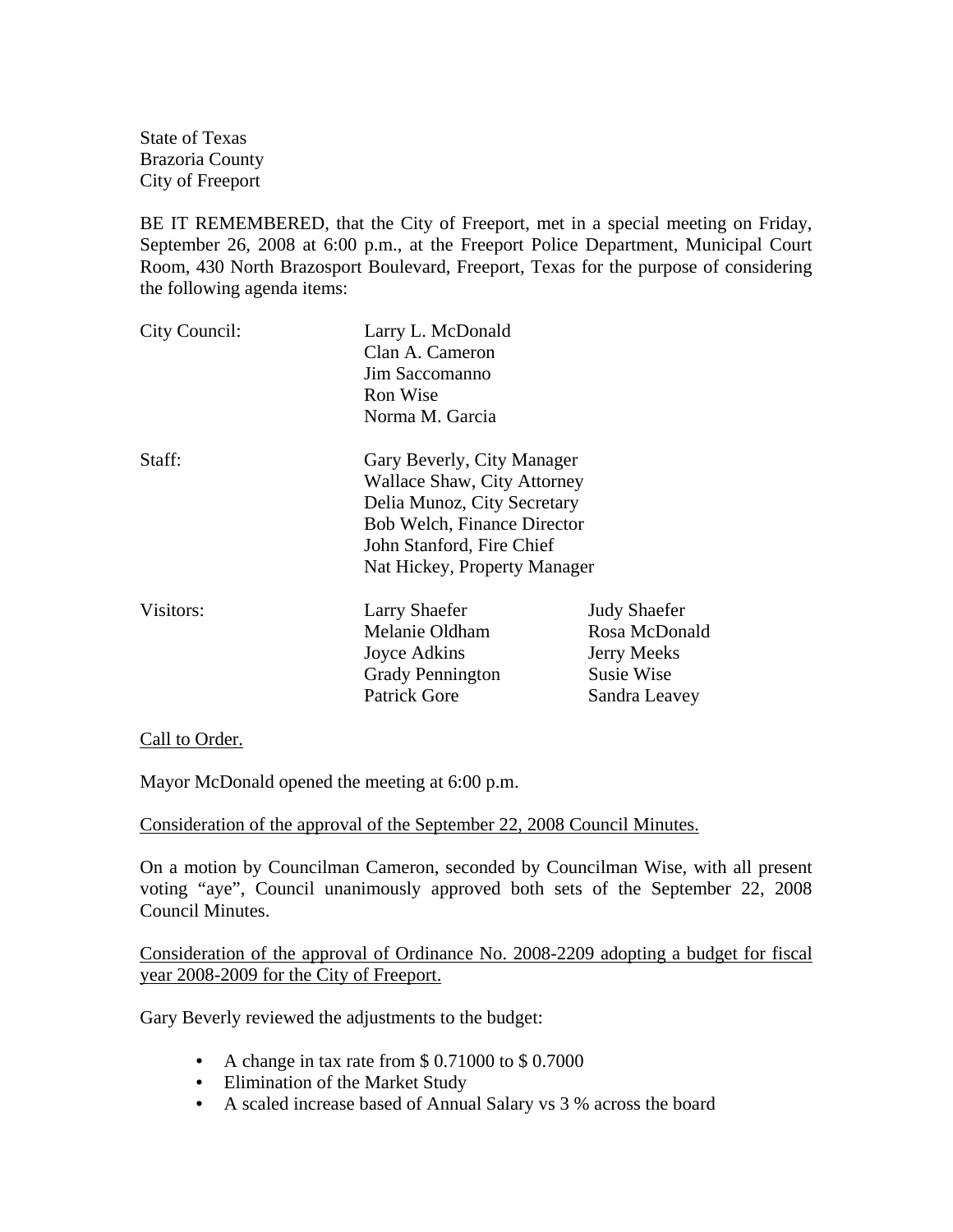- Increases in starting pay for Police and Fire/ EMS
- \$4,500 decrease in the Parks Department (trailer)
- Increase in revenue/expense for garbage CPI increase
- Decrease in Street/Drainage/Sidewalk Maintenance to offset overall increases

Councilman Saccomanno and Councilwoman Garcia disagreed with some of the cuts to the budget.

Melanie Oldham, 316 Co. Rd. 893, Angleton stated that the tax break would benefit the Industrial Industry Contracts.

Fire Chief, John Stanford said employees only get one raise a year. He voiced that the changes being proposed were not mentioned at any of the Public Hearings. Mr. Stanford commented that his employees work hard and that they were dual certified, asked that the Fire Department and Police Department be more equally funded, and felt that his department was not being supported.

Joyce Adkins of 102 N. C, disagreed on the cuts to the Street budget. She stated that the cuts were not made public at Public Hearings.

Sandra Leavey asked if the changes to the budget would affect the Freeport Fire Department and if they would receive the requested funding. Mayor McDonald said yes that they would receive their original request. He said there would be adjusting the budget.

On a motion by Councilman Wise, seconded by Councilman Cameron, with all present voting 3 to 2, Council approved Ordinance No. 2008-2209 adopting a budget as presented for fiscal year 2008-2009 for the City of Freeport. Councilman Saccomanno and Councilwoman Garcia opposed.

Consideration of the approval of Ordinance No. 2008-2210 adopting a tax rate for fiscal year 2008-2009 for the City of Freeport.

Motioned by Councilman Clan Cameron:

" I Clan Cameron move that property taxes be increased by the adoption of an ordinance levying ad valorem taxes for the City of Freeport for the 2008 tax year at a total tax rate of \$0.7000." Seconded by Councilman Wise.

The Record Vote Being 3 to 2, such motion was duly adopted.

 "Aye" Councilman Cameron "Aye" Councilman Wise "Aye" Mayor McDonald "Naye: Councilwoman Garcia "Naye: Councilman Saccomanno